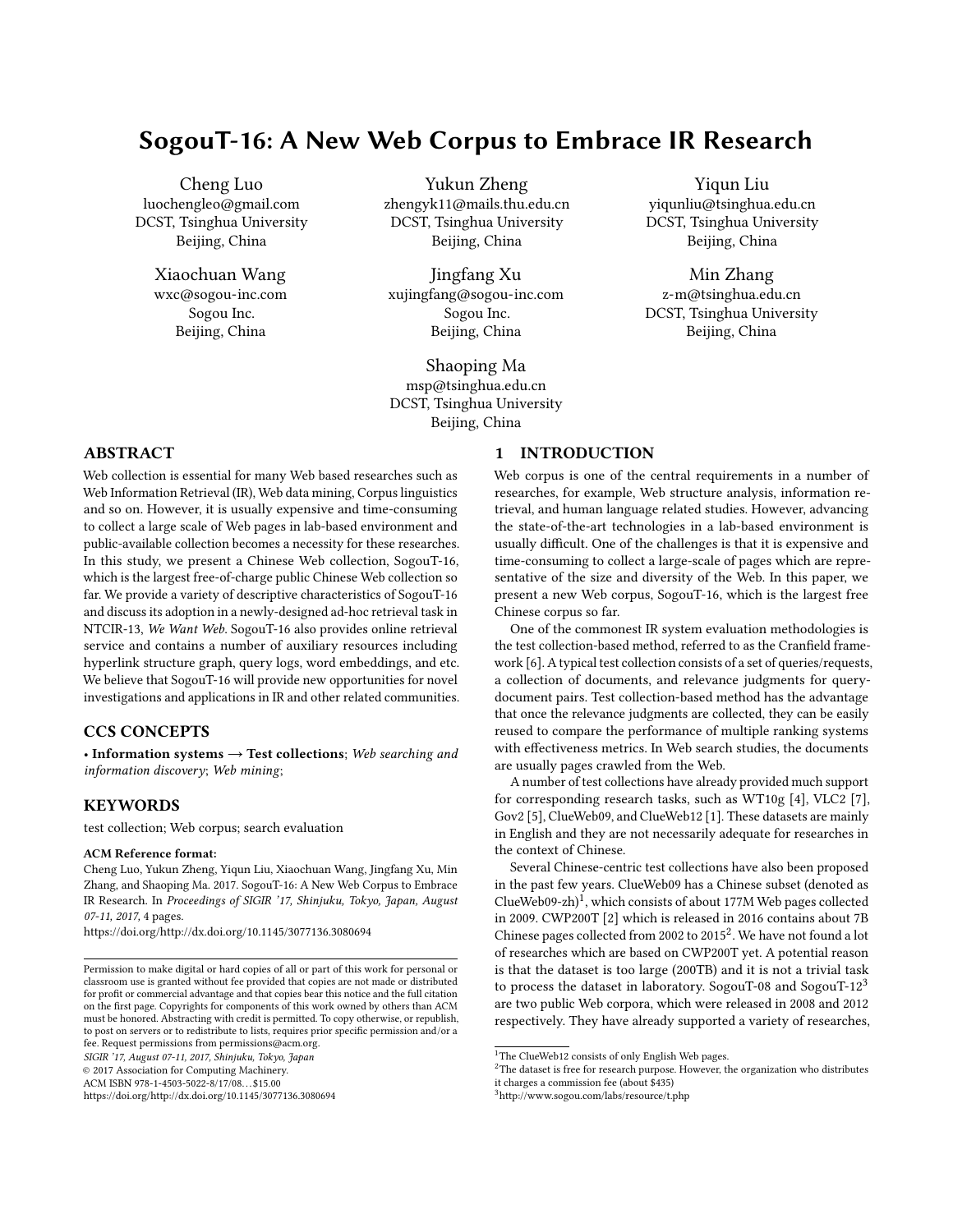for example, spam detection [\[8\]](#page-3-7), intent discovery [\[3\]](#page-3-8), Chinese linguistic analysis [\[12\]](#page-3-9), word embeddings [\[11\]](#page-3-10), and etc. They also served as the Web corpus in several NTCIR tasks: INTENT-1/2 and IMine.

SogouT-16 is a new version of SogouT-08 and SogouT-12. Similar to its previous versions, the pages of SogouT-16 were sampled from the indexed documents of Sogou.com, which is the third largest commercial search engine in China. SogouT-16 will first be applied in an ad-hoc retrieval task, NTCIR-13 We Want Web (NTCIR-WWW). The organizers of NTCIR-WWW believe that to provide a testbed for ad-hoc Web search is still of utmost practical importance for academia.

Comparing to previous test collections and datasets, SogouT-16 has several advantages: 1) SogouT-16 is the most recent large-scale Web collection in Chinese. Although the aforementioned datasets (ClueWeb09-zh, SogouT-08/12, and etc.) have already gained much success in supporting corresponding researches, they are somewhat dated and small, given the scale of today's Web. SogouT-16 contains 1.17B Web pages from 2.03M domains. We believe that it is representative of the size and diversity of Chinese Web environment. 2) From NTCIR-INTENT (2010) to NTCIR-WWW (2017), SogouT-08/12/16 have provided stable support for IR related researches. In NTCIR-WWW, we are going to provide relevance judgments and anonymized behavior information (query logs from a commercial search engine) for the queries in the topic set. To help researchers utilize this corpus, we provide Web-based retrieval service for free. 3) SogouT-16 provides several related datasets, such as link structure, word embeddings, and query log of NTCIR-WWW topic set. These datasets together with SogouT-16 allow researchers to investigate a wide range of topics in information science and language technologies.

In the remainder of this paper, we describe how we collect the Web corpus and present a variety of descriptive characteristics of SogouT-16. Then we briefly introduce how we apply it in NTCIR-WWW.

## 2 DATA COLLECTION

#### 2.1 Sampling Process

The Web pages are sampled from the indexed Web pages of a commercial search engine, Sogou.com. We design the sampling strategy based on the following considerations: 1) Diversity: the Web pages should be sampled from a wide range of sites to cover various topics. 2) Quality: Web spams have been obstacles in usersâĂŹ information acquisition process. It was estimated by Wang et al. [\[10\]](#page-3-11) that approximately one seventh of English Web pages were spam in 2006. We assume that the majority of SogouT-16's users might be researchers from academia. It can be very labor intensive for them to filter the pages of poor quality. On the other hand, it is reasonable that valuable information is more likely to appear on the pages of relatively high quality. We design a sampling algorithm as shown in Algorithm [1.](#page-1-0)

We can see that the algorithm will iteratively select pages from all the indexed URLs. For a particular URL  $u$ , two factors are taken into consideration. The first one is the PageRank value of  $u$  [\[9\]](#page-3-12), which is one of the most important features of a Web page, indicating its relative importance within the World Wide Web. A parameter  $\omega$ 

<span id="page-1-0"></span>

| <b>Algorithm 1</b> Sampling Algorithm        |                                                                                        |
|----------------------------------------------|----------------------------------------------------------------------------------------|
| 1: <b>procedure</b> $SAMPLE(U)$              | $\triangleright$ U: all the indexed URLs                                               |
| shuffle $U$<br>2:                            |                                                                                        |
| initial $U_{s}$<br>3:                        | $\triangleright U_s$ : initial the selected URLs                                       |
| initial $loop = 0$<br>4:                     |                                                                                        |
| while $loop < 10$ do<br>5:                   |                                                                                        |
| for $u \in U$ do<br>6:                       |                                                                                        |
| if $u \in U_s$ then<br>7:                    |                                                                                        |
| continue<br>8:                               |                                                                                        |
| end if<br>9:                                 |                                                                                        |
| $d \leftarrow$ site name of u<br>10:         | $\triangleright$ get the site name of u                                                |
| $c_d \leftarrow$ #selected pages of d<br>11: |                                                                                        |
| $pr_u \leftarrow$ PageRank of u<br>12:       | $\triangleright$ get PageRank of u                                                     |
| 13:                                          | $r \leftarrow rand()$ > generate random number $\in (0, 1)$                            |
| 14:                                          | if $r < \min \left( \omega * (pr_u^2 + \lambda) , \frac{1}{\log c_d + 1} \right)$ then |
| $U_s$ add u<br>15:                           | $\triangleright$ select u                                                              |
| $c_d \leftarrow c_d + 1$<br>16:              |                                                                                        |
| end if<br>17:                                |                                                                                        |
| end for<br>18:                               |                                                                                        |
| $loop \leftarrow loop + 1$<br>19:            |                                                                                        |
| end while<br>20:                             |                                                                                        |
| return $U_s$<br>21:                          |                                                                                        |
| 22: end procedure                            |                                                                                        |

is designed to control the probability that a page will be selected. A positive constant,  $\lambda$ , can make sure that even a page with low PageRank value can be selected with a relatively small probability. The second factor which would have an impact on the probability is the number of selected pages under the same site. For a specific site, as the number of selected pages grows, the probability that a further page will be selected will be penalized. For SogouT-16, we set  $\omega = 0.9$ ,  $\lambda = 0.1$ .

After sampling, we conduct several cleaning process on the Web pages to make the corpus more friendly to researchers: (1) We filter the illegal Web pages including: pornography contents, malware, phishing, spyware and virus-infected pages. (2) We filter the Web pages which are not in Chinese. (3) We detect the encoding of the Html content. All the Html files are converted to UTF-8 if they are originally encoded in other character sets (ASCII, GBK, GB2312, UTF-8, ISO-8895-1).

#### 2.2 Overview of SogouT-16 Dataset

After sampling and data cleaning, SogouT-16 has about 1.17B Web pages from 2.03M domains. The corpus is stored in 10 folders and each folder contains 4,096 zipped files. In each file, the Web pages are concatenated together with two additional fields: DocId and URL. An example of a Web page is shown in Figure 1.

We then compare SogouT-16 with several similar datasets in Table 1. It can be seen that SogouT-16 is almost 9 times larger than its previous version (SogouT-12). It is almost as large as ClueWeb09 (1.04B). It should be noted that CWP200T was collected from 2002 to 2015 and its advantage lies that it contains the histories of Web pages, i.e. different versions of a URL would be treated as different pages. Although CWP200T contains much more pages than SogouT-16, at this moment, we have no idea how many unique URLs it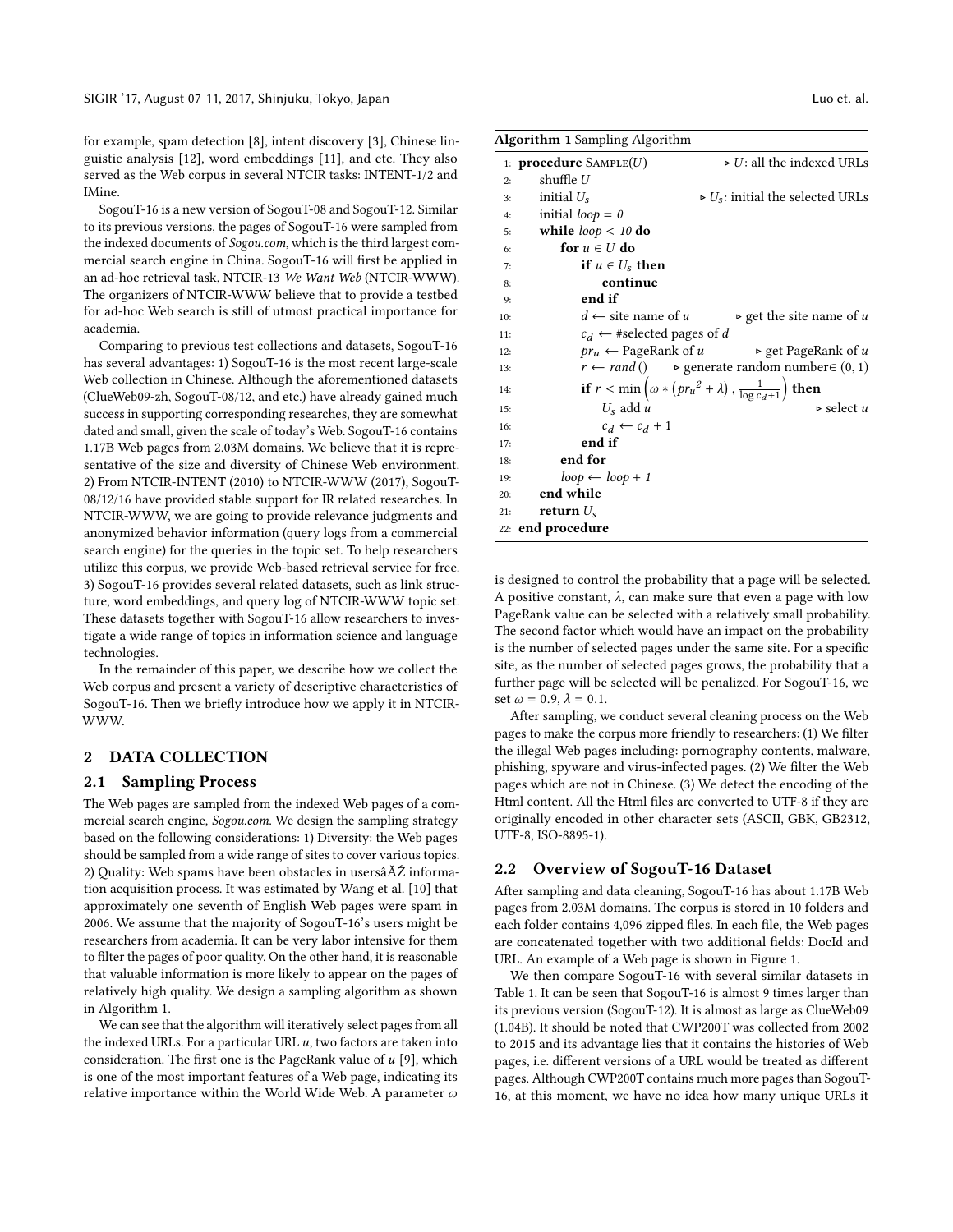SogouT-16: A New Web Corpus to Embrace IR Research SIGIR '17, August 07-11, 2017, Shinjuku, Tokyo, Japan

```
<doc>
     <docno>0008b8f7859a72e0-
fb2e08eb98797f09-02e8c5f829597a616b62c89ef4c75e41
     </docno>
     <url>http://www.example.com/index.html</url>
     //HTML content
     <HTML xmlns="http://www.w3.org/1999/xhtml"> 
     <HEAD>
     ......
</doc>
```
Figure 1: An example of a Web page.



Figure 2: Sample ratio v.s. PageRank value on 150 sites which are randomly selected from SogouT-16.

contains. The other two datasets, WT10g and Gov2 are somewhat dated and small given the rapid growth of the Web.

Among all the above Web corpora, SogouT-16/12 and CWP200T consist of mainly Chinese Web pages. ClueWeb09 contains Web pages in 10 most popular languages: English (503M), Chinese (177M), and etc. ClueWeb12 intentionally filtered non-English pages.

To investigate whether SogouT-16 meets our proposed considerations about quality and diversity, we then conduct several analyses on the Web pages.

First, we are wondering how the PageRank value would impact the sampling process. 150 sites are randomly selected from SogouT-16. We consider the sample ratios of the corresponding sites, i.e. the ratio of selected pages to all the pages of a particular site. The sample ratios of these sites are then normalized to 0-1 range. The relationship between sample ratio and average PageRank value of the site's pages is illustrated in Figure 2. We can see that when the PageRank value is relatively small (0.0 to 0.4), the pages from corresponding sites are less likely to be selected by our sampling algorithm. The PageRank value has little impact on the sample ratio when it is larger than 0.4, indicating that our algorithm will get a stable proportion of pages from the domains with relatively high PageRank values (0.4 to 1.0).



Figure 3: Sample ratio v.s. the number of the site's pages on 1200 sites which are randomly selected from SogouT-16.

We then investigate the sample ratios on a larger set of domains. 1200 domains are sampled from SogouT-16. The relationship between the sample ratio and the number of pages under a particular site is illustrated in Figure 3. We can see that the sample ratios tend to converge as the size of the sites grow.

The sampling algorithm is actually a trade-off between diversity and quality. The large sites which comprise a lot of pages are usually assumed to provide content of relatively high quality. If these sites get too much benefit during the sampling process, the diversity of the Web corpus may be harmed. According to the above results shown in Figure 2 and Figure 3, SogouT-16 is basically a uniform sampling among the sites of relatively high quality.

#### 2.3 Subset of SogouT-16

Considering that processing large scale of Web pages usually needs a lot of computational resources and efforts. ClueWeb09 and ClueWeb 12 both provided subsets of corresponding datasets for researchers not yet ready to scale up to 1 billion documents. These subsets are referred to as the "Category B" versions of the ClueWeb datasets. They have already supported a number of search tasks, for example, the Web Track and Million Query Track of TREC, and the INTENT-1/2 of NTCIR.

SogouT-16 needs about 81TB before compression. There might be some difficulties for researchers to handling such a large corpus. Following the ClueWeb datasets, we continue the tradition started by TREC evaluations of to provide a smaller subset of SogouT-16 to make it more convenient for some research groups. The ClueWeb09 Category B consists of crawl seeds (2.5M), English Wikipedia (6.0M) and crawled pages (41.8M) while ClueWeb12 is a 5% sample of the full dataset. The subset of SogouT-16, denoted as SogouT-16- B, comprises 177,936,163 unique URLs from 818,182 domains. The compressed file needs about only 1.5TB. This dataset will be applied in the NTCIR-WWW task.

#### 3 WE WANT WEB IN NTCIR-13

Information access tasks have diversified: currently there are various novel tracks/tasks at NTCIR, TREC, CLEF etc. This is in sharp contrast to the early TRECs where there were only a few tracks,